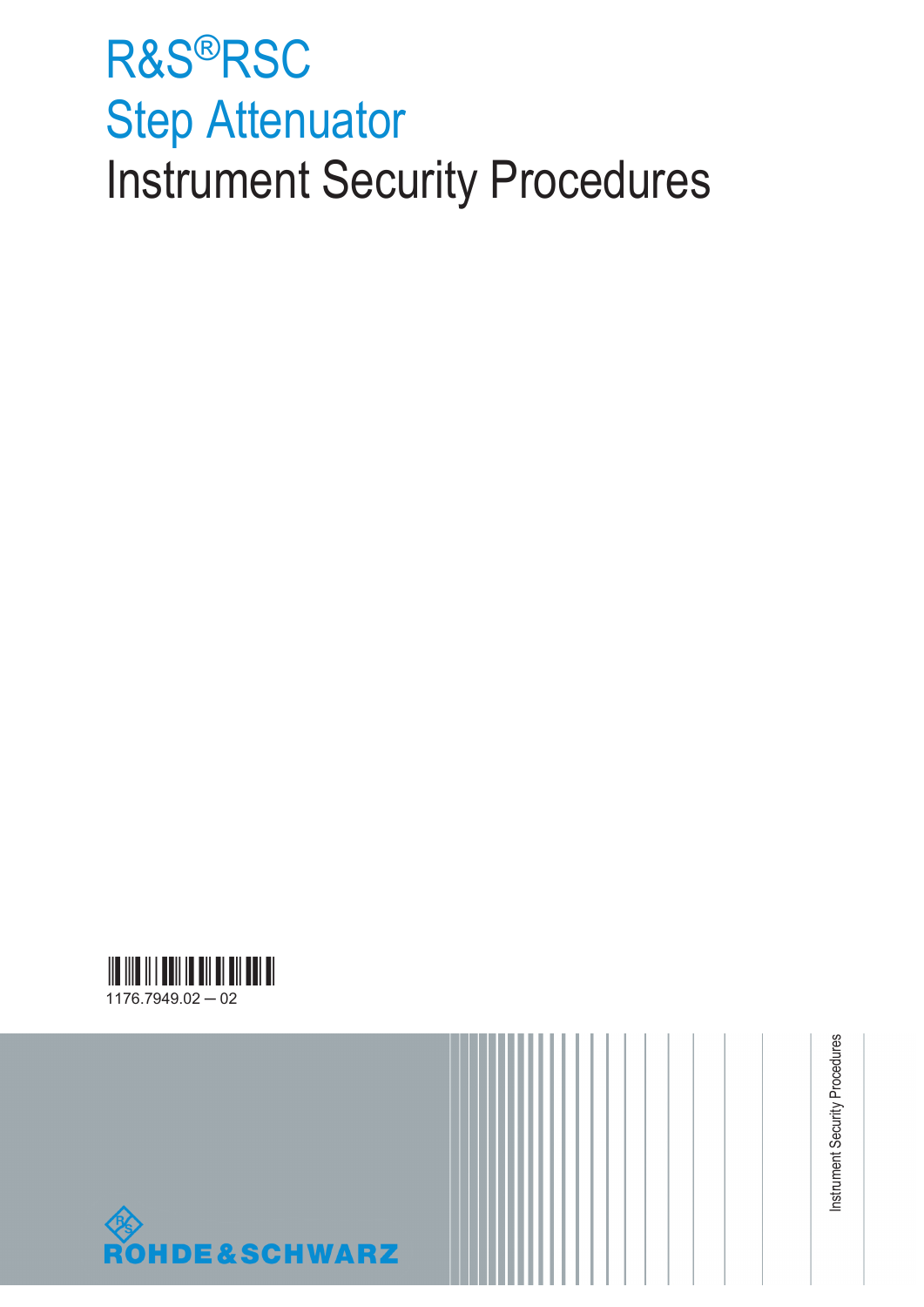### **Contents**

| 4 Types of Memory and Information Storage in the R&S RSC 3 |  |
|------------------------------------------------------------|--|
|                                                            |  |

### 1 Overview

In many cases, it is imperative that the R&S RSC Step Attenuators are used in a secured environment. Generally these highly secured environments do not allow any test equipment to leave the area unless it can be proven that no user information leaves with the test equipment. Security concerns can arise when devices need to leave a secured area e.g. to be calibrated or serviced.

This document describes the types of memory and their usage in the R&S RSC. It provides a statement regarding the volatility of all memory types and specifies the steps required to declassify an instrument through memory clearing or sanitization procedures. These sanitization procedures are designed for customers who need to meet the requirements specified by the US Defense Security Service (DSS).

# 2 Instrument Models Covered

| <b>Product name</b> | Order number |
|---------------------|--------------|
| R&S RSC model 02    | 1313.8004.02 |
| R&S RSC model 03    | 1313.9000.03 |
| R&S RSC model 04    | 1313.9000.04 |
| R&S RSC model 05    | 1313.9000.05 |
| R&S RSC model 13    | 1313.9000.13 |
| R&S RSC model 14    | 1313.9000.14 |
| R&S RSC model 15    | 1313.9000.15 |

#### *Table 2-1: Step Attenuator models*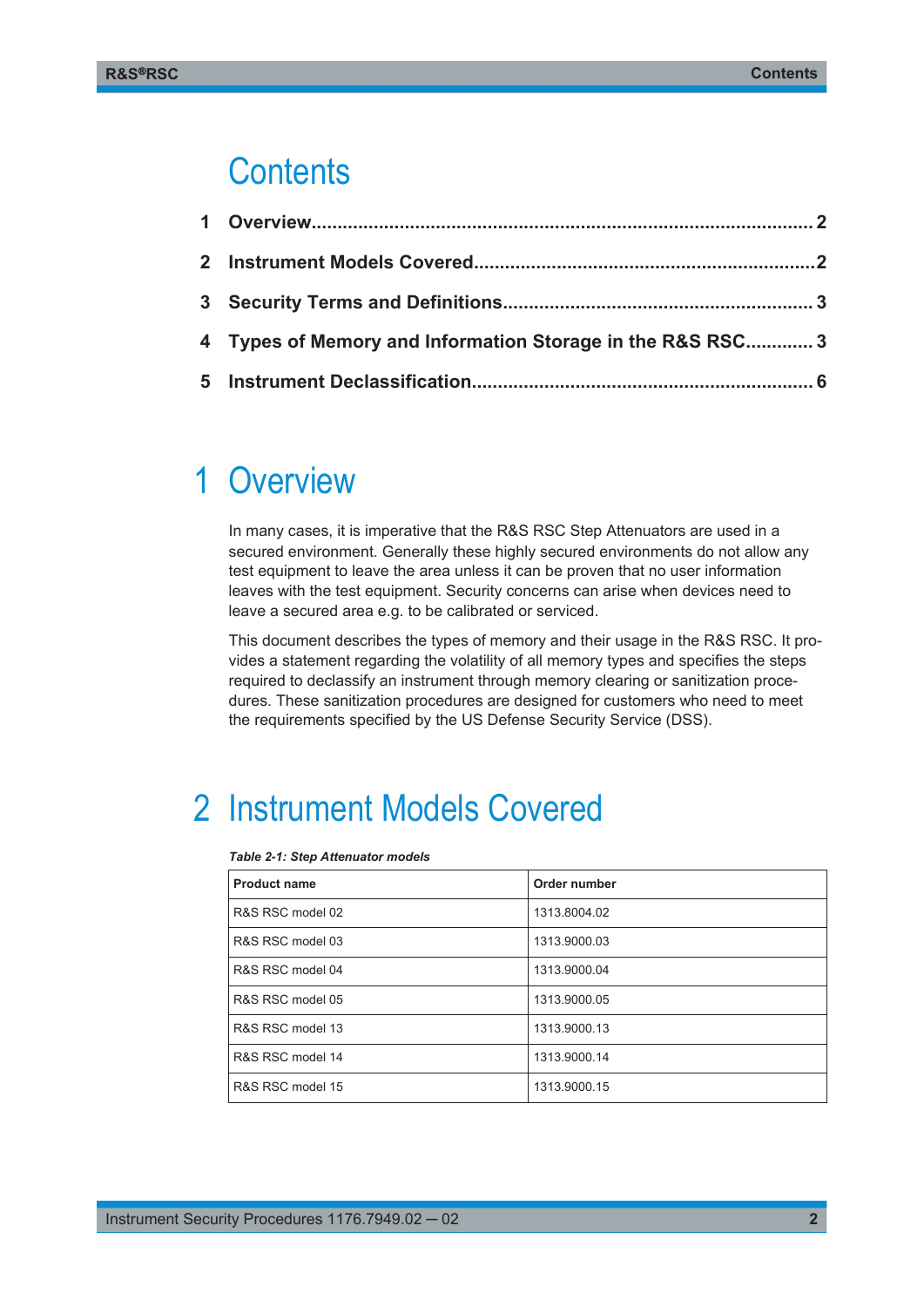<span id="page-2-0"></span>

| <b>Product name</b>                     | Order number |  |  |
|-----------------------------------------|--------------|--|--|
| R&S RSC-Z405 (external Step Attenuator) | 1313.9952.02 |  |  |
| R&S RSC-Z675 (external Step Attenuator) | 1314.0065.02 |  |  |

## 3 Security Terms and Definitions

#### **Clearing**

The term "clearing" is defined in Section 8-301a of DoD 5220.22-M, "National Industrial Security Program Operating Manual (NISPOM)". Clearing is the process of eradicating the data on media so that the data can no longer be retrieved using the standard interfaces on the instrument. Therefore, clearing is typically used when the instrument is to remain in an environment with an acceptable level of protection.

#### **Sanitization**

The term "sanitization" is defined in Section 8-301b of DoD 5220.22-M, "National Industrial Security Program Operating Manual (NISPOM)". Sanitization is the process of removing or eradicating stored data so that the data cannot be recovered using any known technology. Instrument sanitization is typically required when an instrument is moved from a secure to a non-secure environment, such as when it is returned for service of calibration.

The memory sanitization procedures described in this document are designed for customers who need to meet the requirements specified by the US Defense Security Service (DSS). These requirements are specified in the "Clearing and Sanitization Matrix" in Section 14.1.16 of the ISFO "Manual for the Certification and Accreditation of Classified Systems under the NISPOM".

#### **Instrument declassification**

The term "instrument declassification" refers to procedures that must be undertaken before an instrument can be removed from a secure environment, for example when the instrument is returned for calibration. Declassification procedures include memory sanitization or memory removal, or both. The declassification procedures described in this document are designed to meet the requirements specified in DoD 5220.22-M, "National Industrial Security Program Operating Manual (NISPOM)", Chapter 8.

### 4 Types of Memory and Information Storage in the R&S RSC

The Step Attenuator contains various memory components.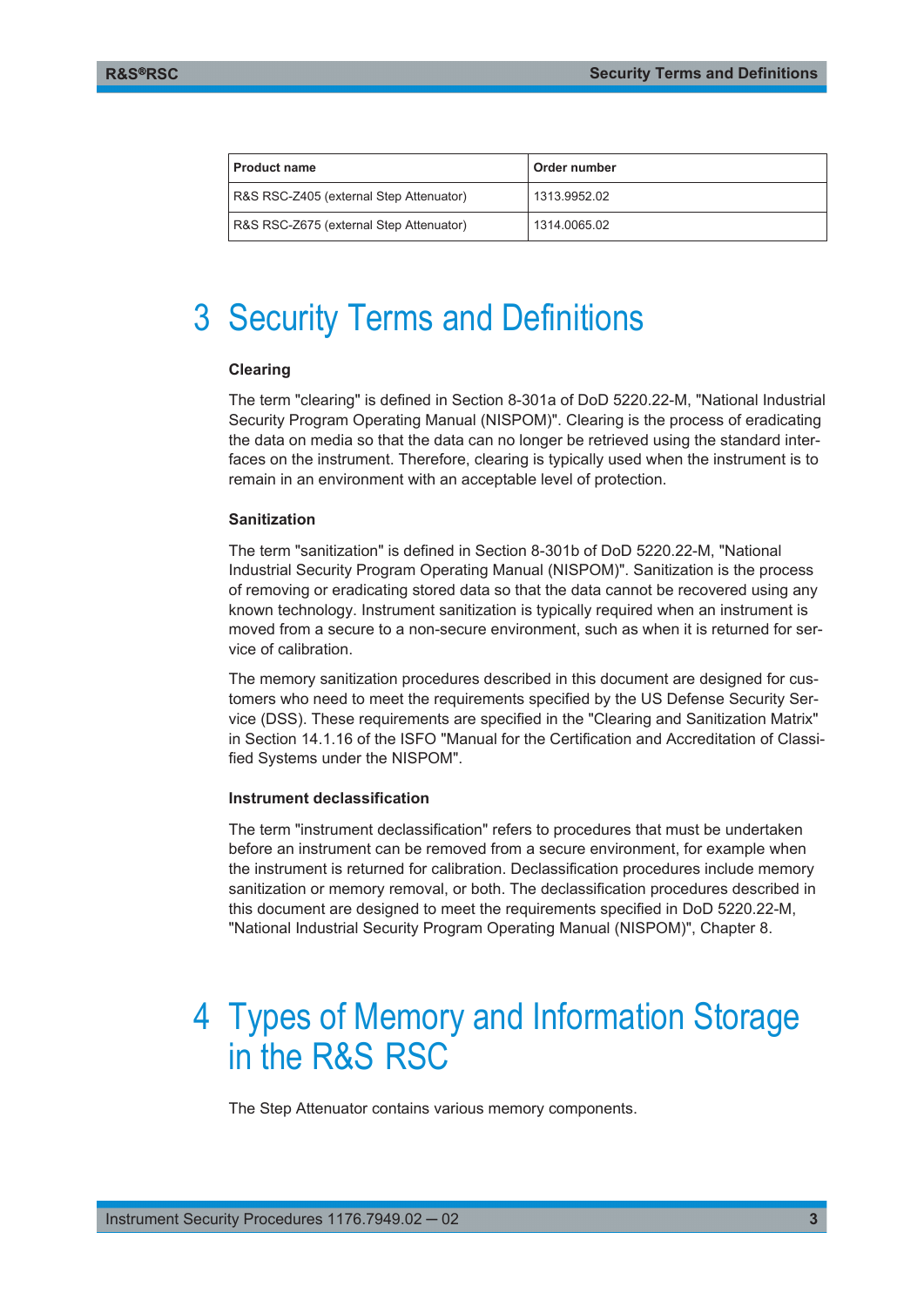Volatile Memory

The following table provides an overview of the memory components that are part of your instrument. For a detailed description regarding type, size, usage and location, refer to the subsequent sections.

| Memory type                                  | <b>Size</b>                    | <b>Content</b>                                                                                                                                                                       | <b>Volatility</b> | User<br>data | <b>Sanitization</b><br>procedure                                |
|----------------------------------------------|--------------------------------|--------------------------------------------------------------------------------------------------------------------------------------------------------------------------------------|-------------------|--------------|-----------------------------------------------------------------|
| <b>SDRAM (CPU</b><br>board)                  | 256 Mbyte                      | Temporary information storage<br>for operating system and<br>instrument firmware                                                                                                     | Volatile          | <b>Yes</b>   | Turn off instru-<br>ment power                                  |
| EEPROM (RF<br>module, pro-<br>cessor module) | 4x<br>4 kbyte up<br>to 1 Mbyte | Module-specific data:<br>٠<br>Serial number<br>Revision<br>Options<br>$\overline{\phantom{0}}$<br>Calibration correction data<br>$\bullet$<br>Initial CPU configuration<br>٠<br>data | Non-volatile      | <b>No</b>    | None required<br>(no user data)                                 |
| Flash (pro-<br>cessor board)                 | 256 Mbyte                      | Operating system<br>٠<br>Instrument firmware<br>٠<br>Boot code<br>٠<br>Maintenance and recov-<br>٠<br>ery system<br>User data, instrument set-<br>$\bullet$<br>tings                 | Non-volatile      | Yes          | "NISPOM<br>Secure" proce-<br>dure<br>(see "Flash"<br>on page 5) |

The external Step Attenuator R&S RSC-Z405 and R&S RSC-Z675 have only EEPROM memory. Therefore, no user data is stored on these devices and no sanitization procedure is required.

### **4.1 Volatile Memory**

The volatile memory in the instrument does not have battery backup. It loses its contents as soon as power is removed from the instrument. The volatile memory is not a security concern.

Removing power from this memory meets the memory sanitization requirements specified in the "Clearing and Sanitization Matrix" in section 5.2.5.5.5 of the ISFO Process Manual for the Certification and Accreditation of Classified Systems under the NIS-POM.

#### **SDRAM**

The SDRAM on the CPU board has a size of 256 Mbyte and contains temporary information storage for operating system and instrument firmware. The SDRAM loses its memory as soon as power is removed.

**Sanitization procedure:** Turn off instrument power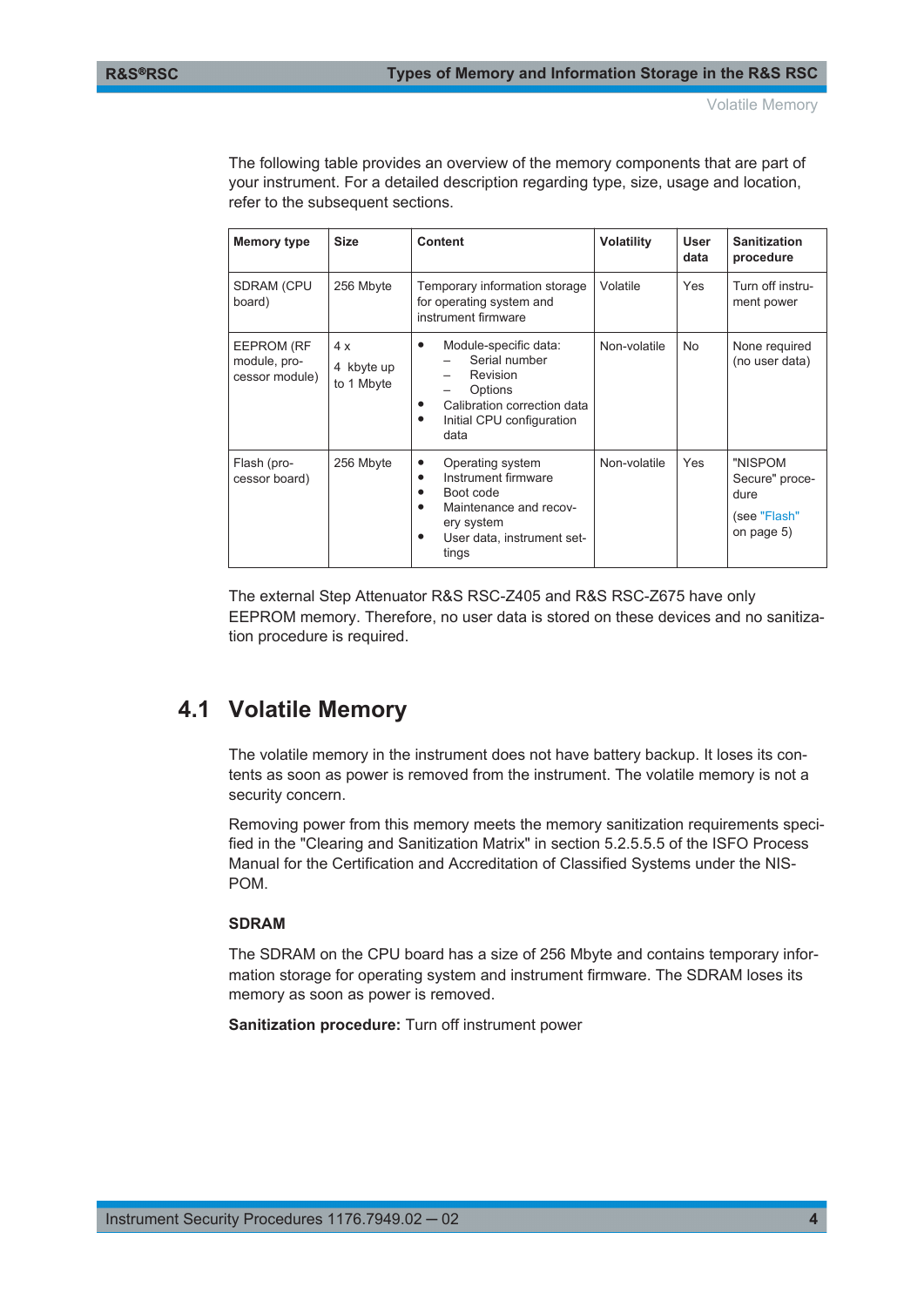### <span id="page-4-0"></span>**4.2 Non-Volatile Memory**

The R&S RSC contains various non-volatile memories. Out of these, only the internal flash memory contains user data as well as instrument configuration in its Journaling Flash File System (JFFS) area. The Flash memory can be sanitized via "NISPOM Secure" procedure.

All non-volatile memories of the R&S RSC are not a security concern.

#### **EEPROM**

The RF module as well as the processor module of the R&S RSC Step Attenuator are equipped with in total four serial EEPROM devices with a size of 4 kbyte up to 1 Mbyte. The EEPROMs contain module-specific data, calibration correction data and initial processor configuration data. In addition, the current setting of the "Standby" button is saved here in order to restart the instrument properly in case of power loss. The EEPROM does not hold user data nor can the user access the EEPROM storage.

**Sanitization procedure:** None required (no user data)

#### **Flash**

The single-chip flash memory, located on the processor board, has a size of 256 Mbyte of storage. The flash contains boot code, maintenance and recovery system, the operating system and instrument firmware. Furthermore user data and instrument settings are stored here.

| <b>Boot Code</b> | <b>Recovery Area</b><br><b>OS Kernel</b><br>64 MByte<br>8 MByte | JFFS (security concern, sanitizable) |          |                                       |  |
|------------------|-----------------------------------------------------------------|--------------------------------------|----------|---------------------------------------|--|
|                  |                                                                 | <b>OS Files</b>                      | Firmware | <b>User Data, Instrument Settings</b> |  |

#### *Figure 4-1: Logical sections of the flash memory*

The flash memory is logically divided into three sections:

#### Boot code/OS kernel:

The 8 Mbyte memory section contains the boot code and the operating system kernel. This area is initialized during production and can be updated in case of firmware update. It cannot be accessed by the user and is not modified during instrument operation.

#### **Recovery area:**

The 64 Mbyte memory section contains recovery data which is used to restore the factory instrument configuration if required. This area is initialized during production. It cannot be accessed by the user and is not modified during instrument operation.

#### ● **Journaling Flash File System (JFFS):**

The remaining memory section is controlled by a Journaling Flash File System (JFFS). This area is shared between operating system files, instrument firmware and user data. Operating system files and instrument firmware are encapsulated in preconfigured, read-only squash FS file systems. Both cannot be modified during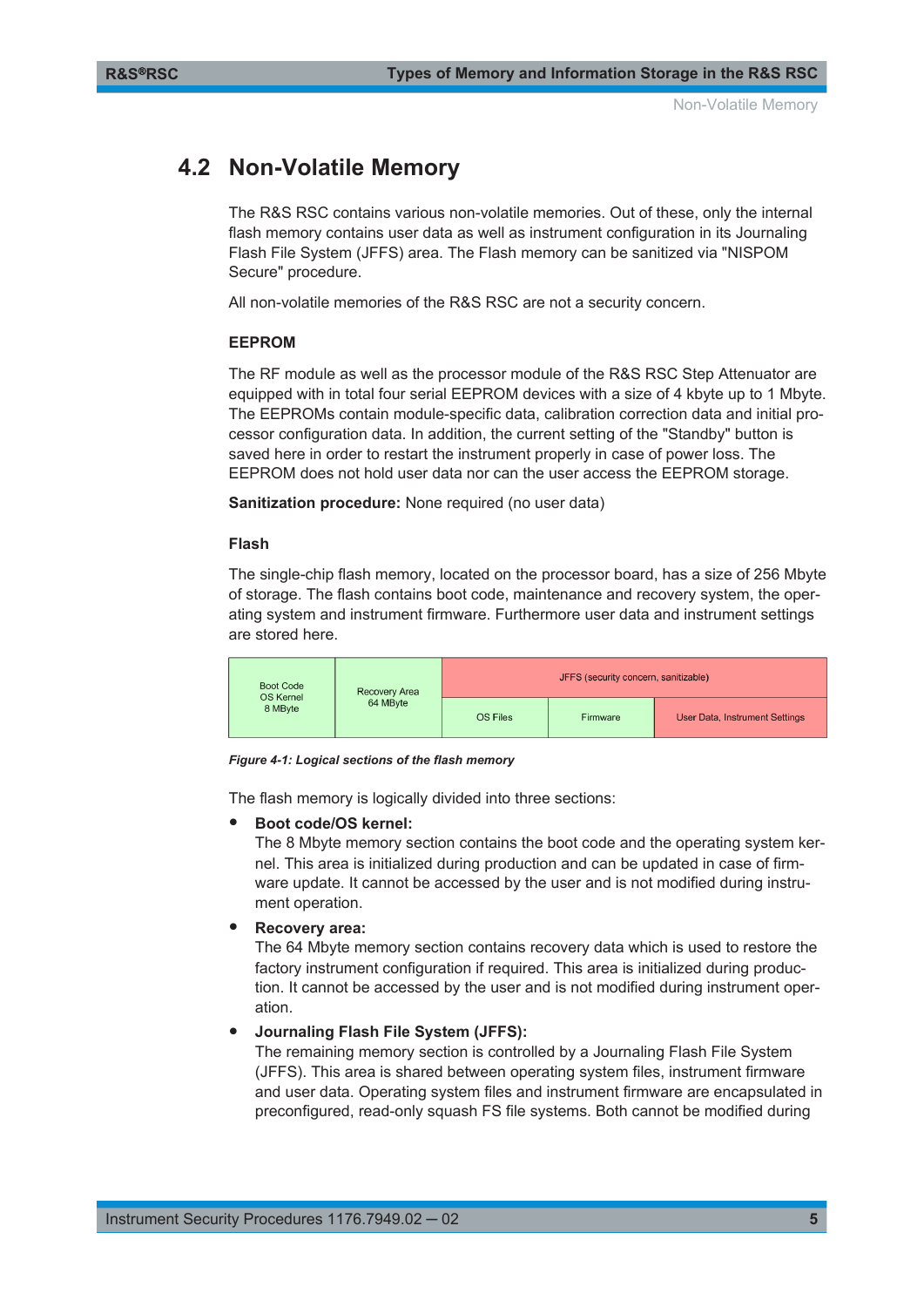<span id="page-5-0"></span>instrument operation nor can they be modified in parts. During firmware update, they are replaced in total.

In the remaining JFFS area the following information is stored:

- User data and instrument settings (automatically or manually saved instrument setups)
- Internal adjustment data

The R&S RSC provides a sanitizing procedure that ensures that user data is irretrievably removed from the instrument.

**Sanitization procedure:** "NISPOM Secure" procedure

To sanitize the internal flash memory, select "NISPOM Secure" in the "System" menu.

After activating the sanitizing procedure, the following steps occur:

- The file rootfs.squashfs (read-only, encapsulating operating system files) and the file optfs (read-only, encapsulating instrument firmware) are temporarily saved in SDRAM.
- A full sector erase command as per manufacturer data sheet is applied to each sector of the JFFS area. This explicitly includes sectors which might be declared as defect.
- Every addressable location of the JFFS area is overwritten by a single character.
- Again, a full sector erase command as per manufacturer data sheet is applied to each sector of the JFFS area, including defect sectors.
- The JFFS is recreated and operating system files as well as instrument firmware are restored.

The "NISPOM Secure" procedure meets the memory sanitization requirements specified in the "Clearing and Sanitization Matrix" in section 14.1.16 of the ISFO Manual for the Certification and Accreditation of Classified Systems under the NISPOM.

### 5 Instrument Declassification

Before you can remove the Step Attenuator from a secured area (for example to perform service or calibration), all classified user data needs to be removed. You can declassify the Step Attenuator as follows:

- 1. To sanitize the internal flash memory, perform the "NISPOM Secure" procedure:
	- a) Select SETUP and then "System".
	- b) Select "NISPOM Secure".
	- c) Accept the following dialog by pressing ENTER.
- 2. Turn off the Step Attenuator. This will sanitize the volatile memory.

Following these steps removes all user data from the Step Attenuator. The Step Attenuator can now leave the secured area.